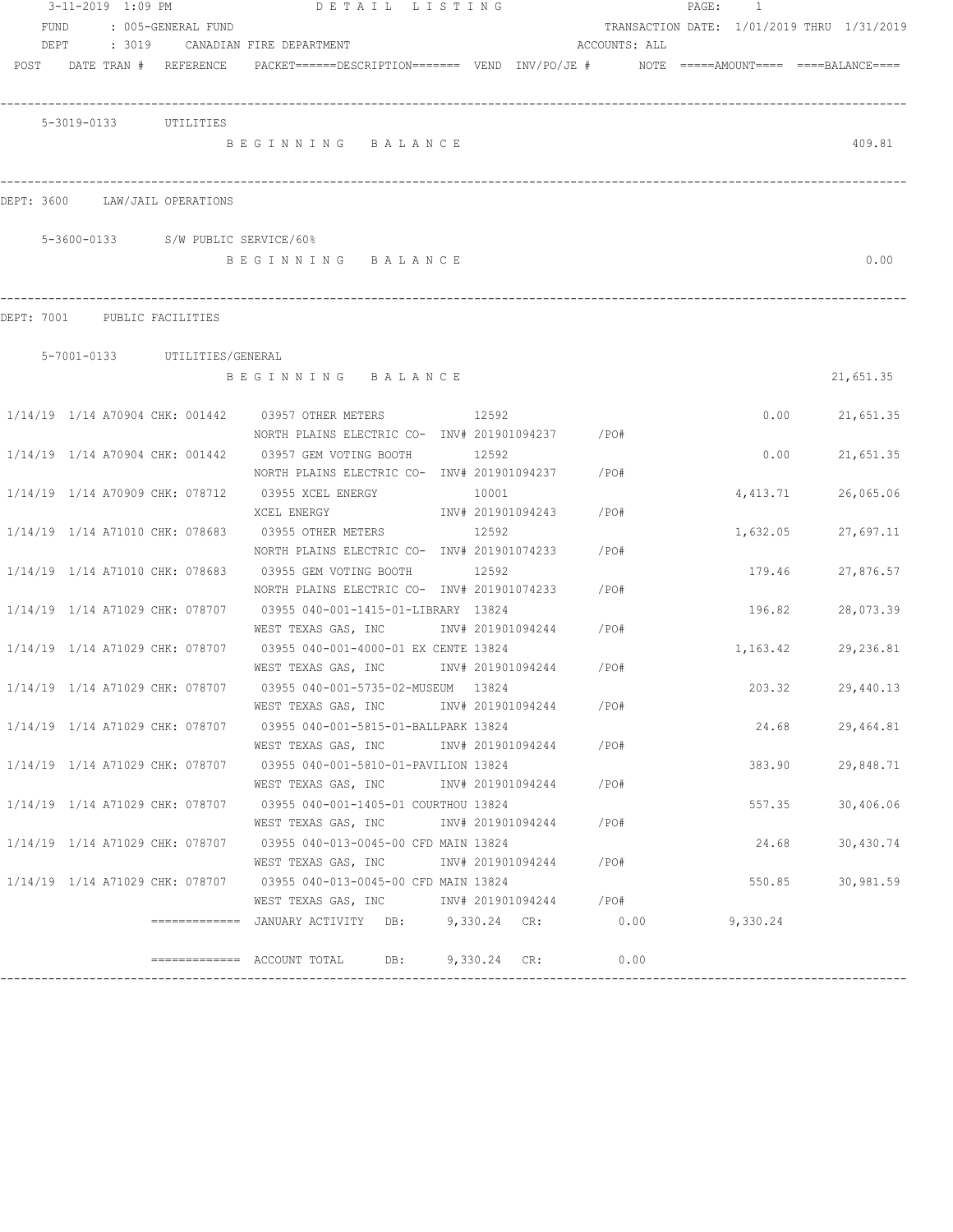|  |                     | 3-11-2019 1:09 PM             | DETAIL LISTING                                                                                                  |           |                        |                 | PAGE: | 2      |                                            |
|--|---------------------|-------------------------------|-----------------------------------------------------------------------------------------------------------------|-----------|------------------------|-----------------|-------|--------|--------------------------------------------|
|  |                     | FUND : 005-GENERAL FUND       |                                                                                                                 |           |                        |                 |       |        | TRANSACTION DATE: 1/01/2019 THRU 1/31/2019 |
|  |                     | DEPT : 7016 CEMETERY          |                                                                                                                 |           |                        | ACCOUNTS: ALL   |       |        |                                            |
|  |                     |                               | POST DATE TRAN # REFERENCE PACKET======DESCRIPTION======= VEND INV/PO/JE # NOTE =====AMOUNT==== ====BALANCE==== |           |                        |                 |       |        |                                            |
|  |                     |                               |                                                                                                                 |           |                        |                 |       |        |                                            |
|  | DEPT: 7016 CEMETERY |                               |                                                                                                                 |           |                        |                 |       |        |                                            |
|  |                     | 5-7016-0133 UTILITIES         |                                                                                                                 |           |                        |                 |       |        |                                            |
|  |                     |                               | BEGINNING BALANCE                                                                                               |           |                        |                 |       |        | 23.95                                      |
|  |                     |                               |                                                                                                                 |           |                        |                 |       |        |                                            |
|  |                     |                               |                                                                                                                 |           |                        |                 |       |        |                                            |
|  |                     |                               | 000 ERRORS IN THIS REPORT! *-*-*-*-*-*-*-*-*-*-*-*-*-*-                                                         |           |                        |                 |       |        |                                            |
|  |                     |                               | ** REPORT TOTALS ** --- DEBITS --- -- -- CREDITS ---                                                            |           |                        |                 |       |        |                                            |
|  |                     |                               | BEGINNING BALANCES:                                                                                             | 22,085.11 |                        |                 | 0.00  |        |                                            |
|  |                     |                               | REPORTED ACTIVITY:                                                                                              |           | 9,330.24               |                 | 0.00  |        |                                            |
|  |                     |                               | ENDING BALANCES:                                                                                                | 31,415.35 |                        |                 | 0.00  |        |                                            |
|  |                     |                               | TOTAL FUND ENDING BALANCE: 31,415.35                                                                            |           |                        |                 |       |        |                                            |
|  |                     |                               |                                                                                                                 |           |                        |                 |       |        |                                            |
|  | FUND: 010-AIRPORT   |                               |                                                                                                                 |           |                        |                 |       |        |                                            |
|  | DEPT: 7010 AIRPORT  |                               |                                                                                                                 |           |                        |                 |       |        |                                            |
|  |                     |                               |                                                                                                                 |           |                        |                 |       |        |                                            |
|  |                     | 5-7010-0133 UTILITIES         |                                                                                                                 |           |                        |                 |       |        |                                            |
|  |                     |                               | BEGINNING BALANCE                                                                                               |           |                        |                 |       |        | 1,360.59                                   |
|  |                     |                               |                                                                                                                 |           |                        |                 |       |        |                                            |
|  |                     |                               | 1/14/19  1/14  A70900  CHK: 001440  03957  AIRPORT PHONE  10220<br>AT&T                                         |           | INV# 201901094239 /PO# |                 |       |        | 193.77 1,554.36                            |
|  |                     |                               | ============= JANUARY ACTIVITY DB:                                                                              |           |                        | 193.77 CR: 0.00 |       | 193.77 |                                            |
|  |                     |                               |                                                                                                                 |           |                        |                 |       |        |                                            |
|  |                     |                               | ============ ACCOUNT TOTAL DB: 193.77 CR: 0.00                                                                  |           |                        |                 |       |        |                                            |
|  |                     |                               |                                                                                                                 |           |                        |                 |       |        |                                            |
|  |                     |                               | 000 ERRORS IN THIS REPORT! *-*-*-*-*-*-*-*-*-*-*-*-*-*-                                                         |           |                        |                 |       |        |                                            |
|  |                     |                               |                                                                                                                 |           |                        |                 |       |        |                                            |
|  |                     |                               | ** REPORT TOTALS ** --- DEBITS --- -- -- CREDITS ---<br>BEGINNING BALANCES: 1,360.59                            |           |                        | 0.00            |       |        |                                            |
|  |                     |                               | REPORTED ACTIVITY:                                                                                              |           | 193.77                 |                 | 0.00  |        |                                            |
|  |                     |                               | ENDING BALANCES:                                                                                                |           | 1,554.36               |                 | 0.00  |        |                                            |
|  |                     |                               | TOTAL FUND ENDING BALANCE:                                                                                      |           | 1,554.36               |                 |       |        |                                            |
|  |                     |                               |                                                                                                                 |           |                        |                 |       |        |                                            |
|  |                     | FUND: 011-ROAD & BRIDGE PCT 1 |                                                                                                                 |           |                        |                 |       |        |                                            |
|  |                     |                               |                                                                                                                 |           |                        |                 |       |        |                                            |
|  |                     | DEPT: 4011 ROAD & BRIDGE 1    |                                                                                                                 |           |                        |                 |       |        |                                            |
|  |                     | 5-4011-0133 UTILITIES/PCT 1   |                                                                                                                 |           |                        |                 |       |        |                                            |
|  |                     |                               | BEGINNING BALANCE                                                                                               |           |                        |                 |       |        | 375.39                                     |
|  |                     |                               |                                                                                                                 |           |                        |                 |       |        |                                            |
|  |                     |                               | 1/14/19 1/14 A70904 CHK: 001442 03957 PCT 1                                                                     | 12592     |                        |                 |       |        | $0.00$ 375.39                              |
|  |                     |                               |                                                                                                                 |           |                        |                 |       |        |                                            |
|  |                     |                               | 1/14/19 1/14 A71010 CHK: 078683 03955 PCT 1<br>NORTH PLAINS ELECTRIC CO- INV# 201901074233 / PO#                | 12592     |                        |                 |       | 163.96 | 539.35                                     |
|  |                     |                               | 1/14/19 1/14 A71029 CHK: 078707 03955 040-001-3995-01-PCT 1 BA 13824                                            |           |                        |                 |       | 207.22 | 746.57                                     |
|  |                     |                               | WEST TEXAS GAS, INC MONTH 201901094244 / PO#                                                                    |           |                        |                 |       |        |                                            |
|  |                     |                               | =============   JANUARY  ACTIVITY     DB:              371.18     CR:                                           |           |                        | 0.00            |       | 371.18 |                                            |
|  |                     |                               |                                                                                                                 |           |                        |                 |       |        |                                            |
|  |                     |                               | ============= ACCOUNT TOTAL DB: 371.18 CR:                                                                      |           |                        | 0.00            |       |        |                                            |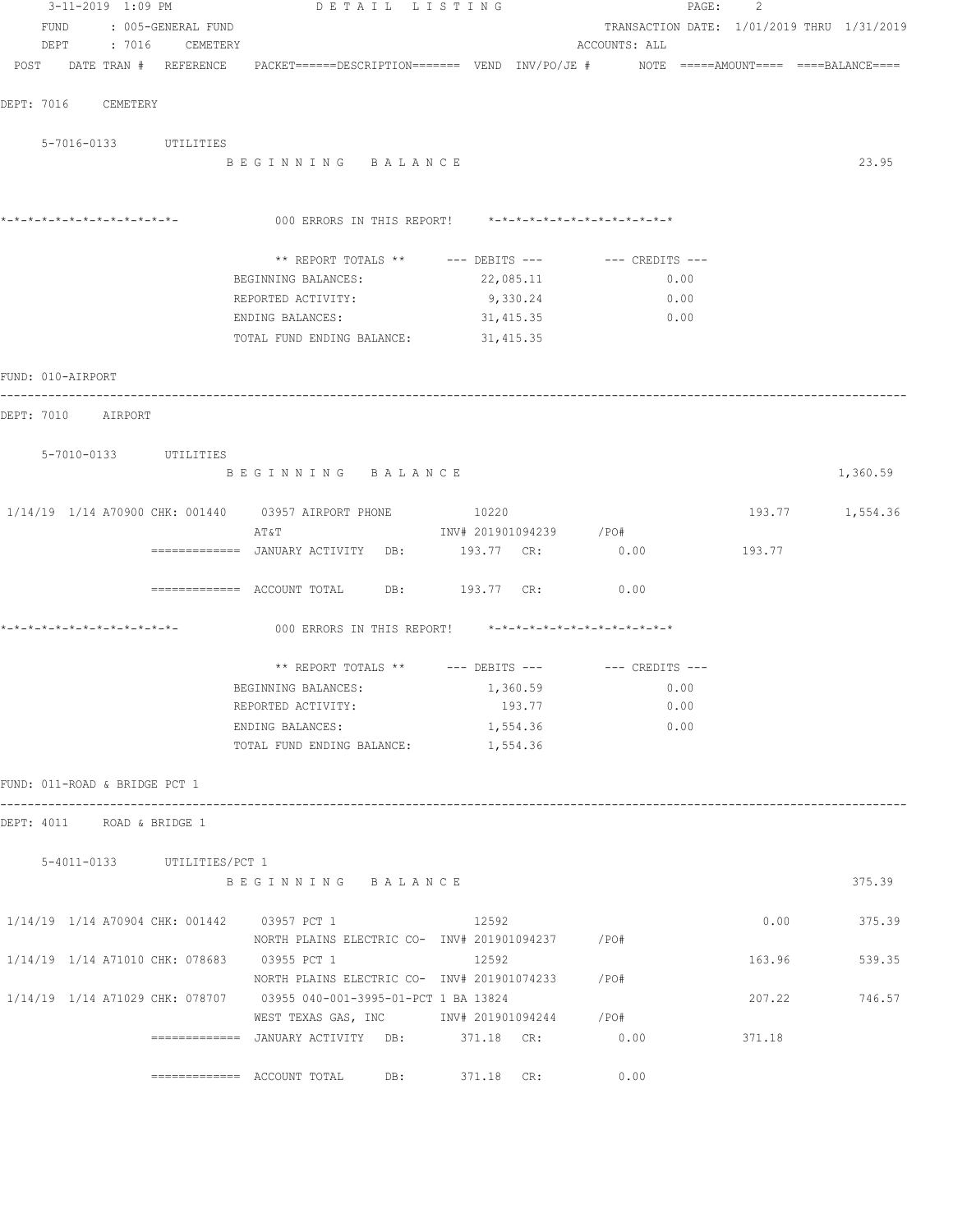| 3-11-2019 1:09 PM                                                                                               | DETAIL LISTING                                                                                                              |                                            |               | PAGE: 3       |               |
|-----------------------------------------------------------------------------------------------------------------|-----------------------------------------------------------------------------------------------------------------------------|--------------------------------------------|---------------|---------------|---------------|
| FUND : 011-ROAD & BRIDGE PCT 1                                                                                  |                                                                                                                             | TRANSACTION DATE: 1/01/2019 THRU 1/31/2019 |               |               |               |
| DEPT : 4011 ROAD & BRIDGE 1                                                                                     |                                                                                                                             |                                            | ACCOUNTS: ALL |               |               |
| POST DATE TRAN # REFERENCE PACKET======DESCRIPTION======= VEND INV/PO/JE # NOTE =====AMOUNT==== ====BALANCE==== |                                                                                                                             |                                            |               |               |               |
|                                                                                                                 |                                                                                                                             |                                            |               |               |               |
|                                                                                                                 | ** REPORT TOTALS ** --- DEBITS --- -- CREDITS ---                                                                           |                                            |               |               |               |
|                                                                                                                 | BEGINNING BALANCES:                                                                                                         | 375.39                                     | 0.00          |               |               |
|                                                                                                                 | REPORTED ACTIVITY:                                                                                                          | 371.18                                     | 0.00          |               |               |
|                                                                                                                 | ENDING BALANCES:                                                                                                            | 746.57                                     | 0.00          |               |               |
|                                                                                                                 | TOTAL FUND ENDING BALANCE:                                                                                                  | 746.57                                     |               |               |               |
| FUND: 012-ROAD & BRIDGE PCT 2                                                                                   |                                                                                                                             |                                            |               |               |               |
| DEPT: 4012 ROAD & BRIDGE 2                                                                                      |                                                                                                                             |                                            |               |               |               |
| 5-4012-0133 UTILITIES/PCT 2                                                                                     |                                                                                                                             |                                            |               |               |               |
|                                                                                                                 | BEGINNING BALANCE                                                                                                           |                                            |               |               | 228.22        |
| 1/14/19 1/14 A70904 CHK: 001442 03957 PCT 2 12592                                                               |                                                                                                                             |                                            |               |               | $0.00$ 228.22 |
|                                                                                                                 | NORTH PLAINS ELECTRIC CO- INV# 201901094237 / PO#                                                                           |                                            |               |               |               |
| 1/14/19  1/14  A71010  CHK:  078683  03955  PCT  2                                                              |                                                                                                                             | 12592                                      |               | 154.16 382.38 |               |
|                                                                                                                 | NORTH PLAINS ELECTRIC CO- INV# 201901074233 / PO#<br>=============   JANUARY  ACTIVITY     DB:               154.16     CR: |                                            | 0.00          | 154.16        |               |
|                                                                                                                 | ============ ACCOUNT TOTAL DB: 154.16 CR: 0.00                                                                              |                                            |               |               |               |
|                                                                                                                 |                                                                                                                             |                                            |               |               |               |
|                                                                                                                 | 000 ERRORS IN THIS REPORT! *-*-*-*-*-*-*-*-*-*-*-*-*-*-                                                                     |                                            |               |               |               |
|                                                                                                                 | ** REPORT TOTALS ** --- DEBITS --- -- -- CREDITS ---                                                                        |                                            |               |               |               |
|                                                                                                                 | BEGINNING BALANCES: 228.22                                                                                                  |                                            | 0.00          |               |               |
|                                                                                                                 | REPORTED ACTIVITY:                                                                                                          | 154.16                                     | 0.00          |               |               |
|                                                                                                                 | ENDING BALANCES:                                                                                                            | 382.38                                     | 0.00          |               |               |
|                                                                                                                 | TOTAL FUND ENDING BALANCE: 382.38                                                                                           |                                            |               |               |               |
| FUND: 013-ROAD & BRIDGE PCT 3                                                                                   |                                                                                                                             |                                            |               |               |               |
| DEPT: 4013 ROAD & BRIDGE 3                                                                                      |                                                                                                                             |                                            |               |               |               |
| 5-4013-0133 UTILITIES/PCT 3                                                                                     |                                                                                                                             |                                            |               |               |               |
|                                                                                                                 | BEGINNING BALANCE                                                                                                           |                                            |               |               | 258.96        |
| 1/14/19 1/14 A70904 CHK: 001442 03957 PCT 3                                                                     |                                                                                                                             | 12592                                      |               | 0.00          | 258.96        |
|                                                                                                                 | NORTH PLAINS ELECTRIC CO- INV# 201901094237 / PO#                                                                           |                                            |               |               |               |
| 1/14/19 1/14 A71010 CHK: 078683 03955 PCT 3                                                                     |                                                                                                                             | 12592                                      |               | 178.26        | 437.22        |
|                                                                                                                 | NORTH PLAINS ELECTRIC CO- INV# 201901074233 / PO#                                                                           |                                            |               |               |               |
|                                                                                                                 | ============= JANUARY ACTIVITY DB: 178.26 CR:                                                                               |                                            | 0.00          | 178.26        |               |
|                                                                                                                 | $\texttt{-----} \texttt{-----}$ ACCOUNT TOTAL DB: 178.26 CR:                                                                |                                            | 0.00          |               |               |